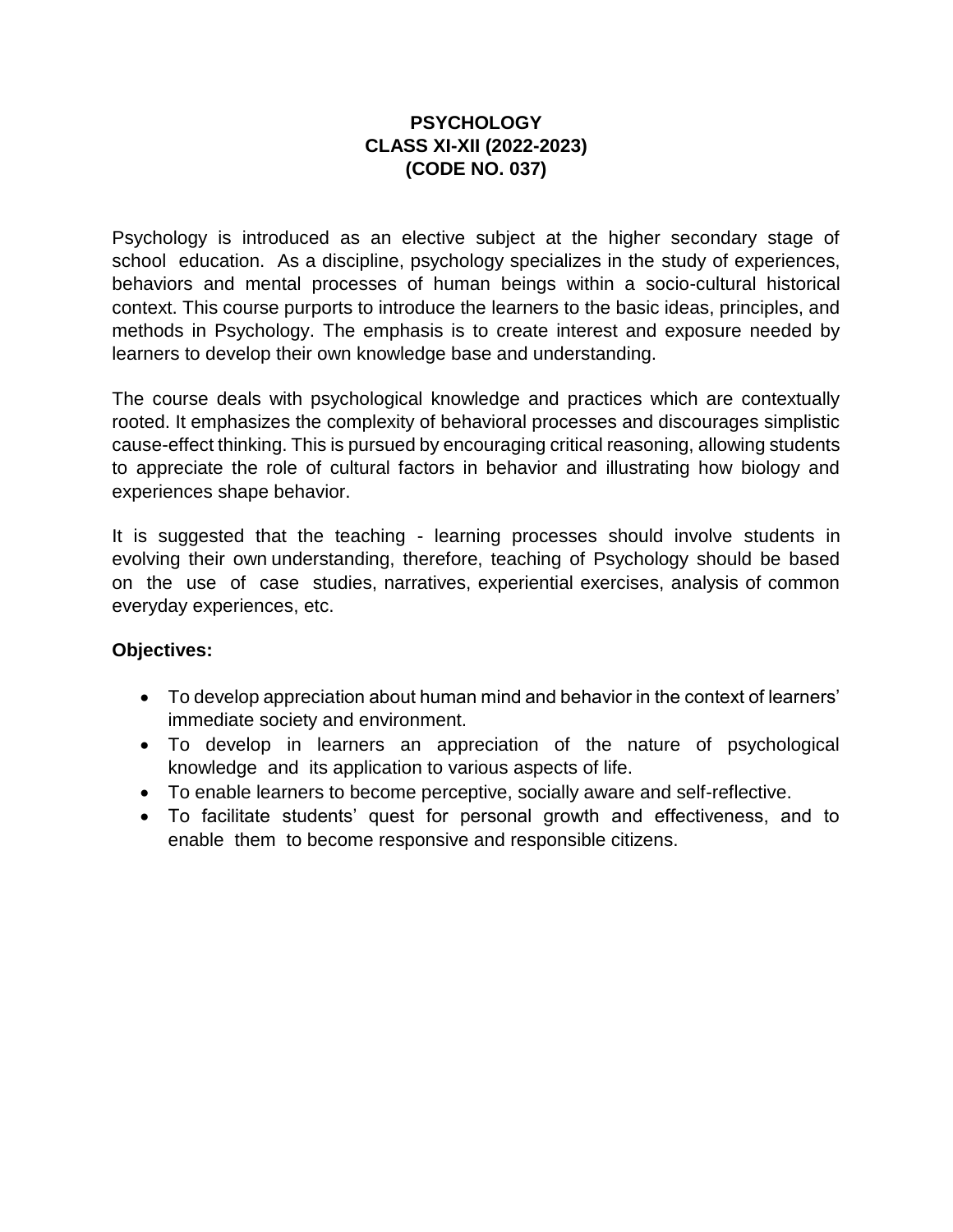## **COURSE STRUCTURE CLASS XI (2022-2023)**

# **Theory Paper** 3 Hours

# **Marks: 70**

|       |                                     |                   | <b>MAINS.</b> 17 |
|-------|-------------------------------------|-------------------|------------------|
| Units | <b>Topics</b>                       | No. of<br>periods | <b>Marks</b>     |
|       | What is Psychology?                 | 27                | 11               |
| Ш     | Methods of Enquiry in Psychology    | 32                | 13               |
| IV    | Human Development                   | 26                | 11               |
| V     | Sensory, Attentional and Perceptual | 18                | 8                |
|       | <b>Processes</b>                    |                   |                  |
| VI    | Learning                            | 20                | 9                |
| VII   | Human Memory                        | 19                | 8                |
| VIII  | Thinking                            | 14                | 5                |
| IX    | <b>Motivation and Emotion</b>       | 14                | 5                |
|       | Total                               | 170               | 70               |

# **COURSE STRUCTURE**

| Unit I  | <b>What is Psychology?</b>                            | 27 Periods        |
|---------|-------------------------------------------------------|-------------------|
|         | The topics in this unit are:                          |                   |
|         | 1. Introduction                                       |                   |
|         | 2. What is Psychology?                                |                   |
|         | Psychology as a Discipline                            |                   |
|         | Psychology as a Natural Science<br>$\bullet$          |                   |
|         | Psychology as a Social Science<br>$\bullet$           |                   |
|         | 3. Understanding Mind and Behaviour                   |                   |
|         | 4. Popular Notions about the Discipline of Psychology |                   |
|         | 5. Evolution of Psychology                            |                   |
|         | 6. Development of Psychology in India                 |                   |
|         | 7. Branches of Psychology                             |                   |
|         | 8. Psychology and Other Disciplines                   |                   |
|         | 9. Psychology in Everyday Life                        |                   |
| Unit II | <b>Methods of Enquiry in Psychology</b>               | <b>32 Periods</b> |
|         | The topics in this unit are:                          |                   |
|         | 1. Introduction                                       |                   |
|         | 2. Goals of Psychological Enquiry                     |                   |
|         | <b>Steps in Conducting Scientific Research</b>        |                   |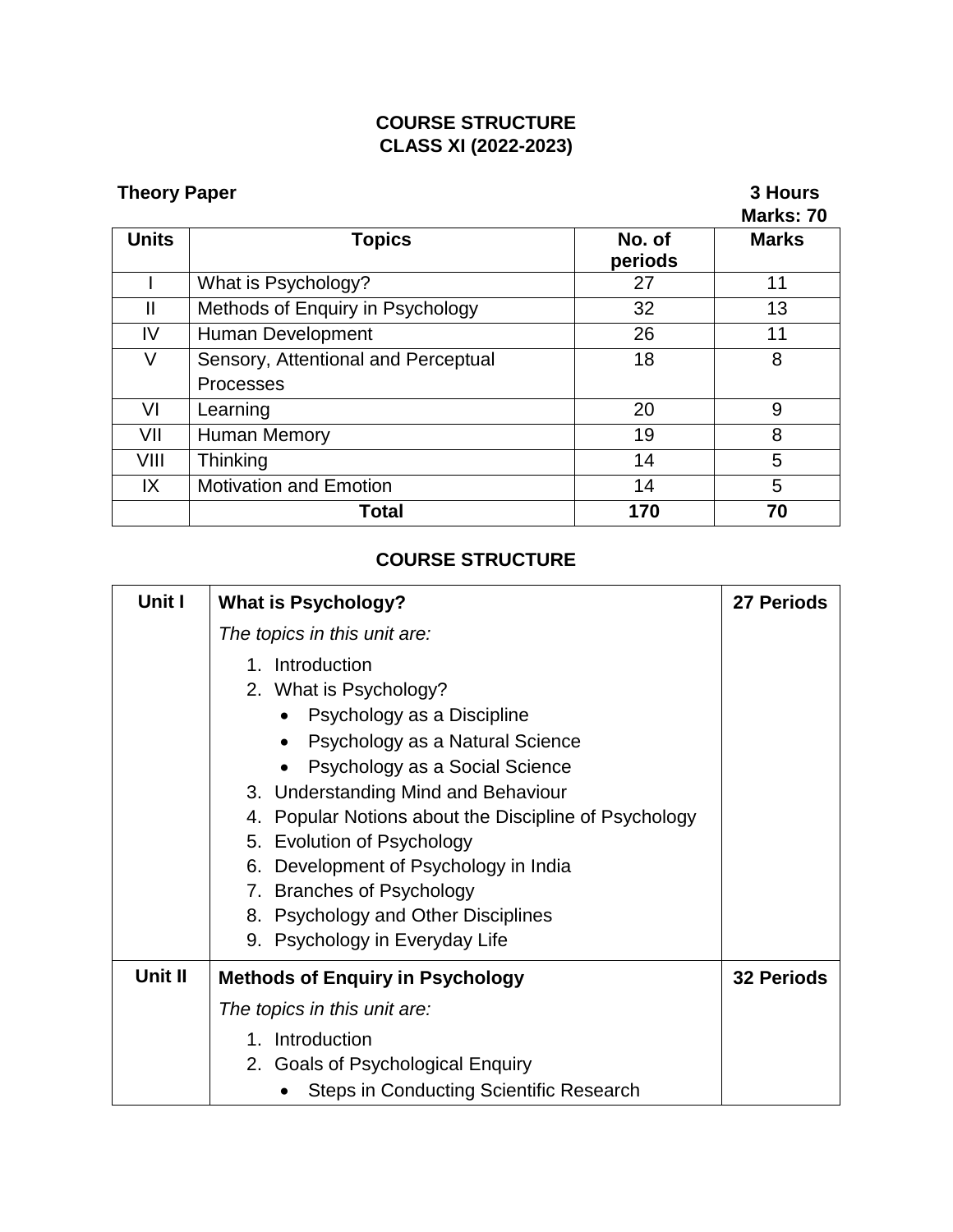|                | Alternative Paradigms of Research<br>$\bullet$       |                   |
|----------------|------------------------------------------------------|-------------------|
|                | 3. Nature of Psychological Data                      |                   |
|                | 4. Some Important Methods in Psychology              |                   |
|                | <b>Observational Method</b>                          |                   |
|                | <b>Experimental Method</b><br>$\bullet$              |                   |
|                | <b>Correlational Research</b>                        |                   |
|                | <b>Survey Research</b>                               |                   |
|                | <b>Psychological Testing</b>                         |                   |
|                | <b>Case Study</b>                                    |                   |
|                | 5. Analysis of Data                                  |                   |
|                | <b>Quantitative Method</b>                           |                   |
|                | <b>Qualitative Method</b>                            |                   |
|                | 6. Limitations of Psychological Enquiry              |                   |
|                | 7. Ethical Issues                                    |                   |
| <b>Unit IV</b> | <b>Human Development</b>                             | <b>26 Periods</b> |
|                |                                                      |                   |
|                | The topics in this unit are:                         |                   |
|                | 1. Introduction                                      |                   |
|                | 2. Meaning of Development                            |                   |
|                | Life-Span Perspective on Development                 |                   |
|                | 3. Factors Influencing Development                   |                   |
|                | 4. Context of Development                            |                   |
|                | 5. Overview of Developmental Stages                  |                   |
|                | <b>Prenatal Stage</b><br>$\bullet$                   |                   |
|                | Infancy<br>$\bullet$                                 |                   |
|                | Childhood                                            |                   |
|                | <b>Challenges of Adolescence</b>                     |                   |
|                | Adulthood and Old Age                                |                   |
| <b>Unit V</b>  | <b>Sensory, Attentional and Perceptual Processes</b> | <b>18 Periods</b> |
|                | The topics in this unit are:                         |                   |
|                | 1. Introduction                                      |                   |
|                | 2. Knowing the world                                 |                   |
|                | 3. Nature and varieties of Stimulus                  |                   |
|                | 4. Sense Modalities                                  |                   |
|                | Functional limitation of sense organs                |                   |
|                | 5. Attentional Processes                             |                   |
|                | <b>Selective Attention</b>                           |                   |
|                | <b>Sustained Attention</b>                           |                   |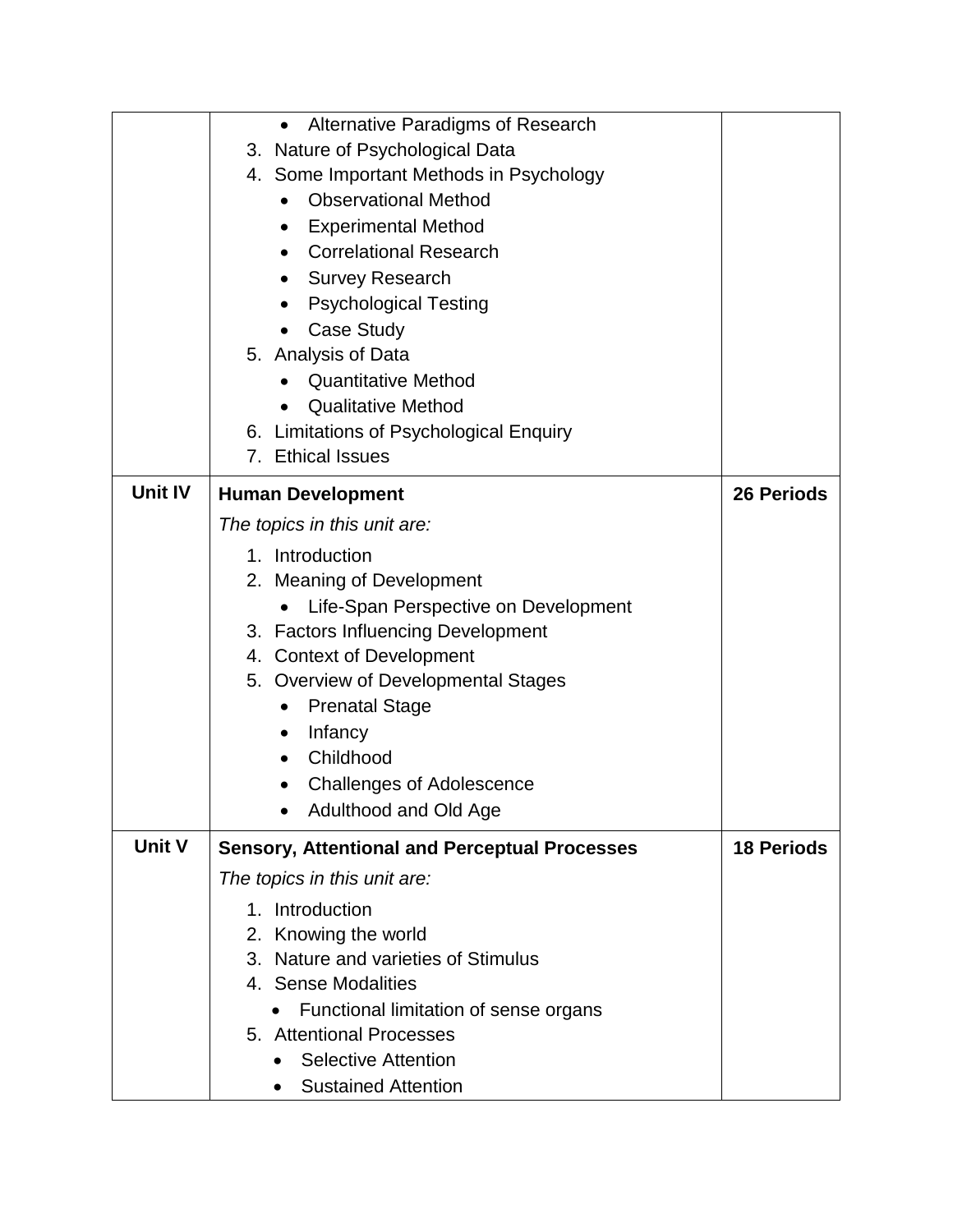|                 | 7. Nature and Causes of Forgetting                                     |                   |
|-----------------|------------------------------------------------------------------------|-------------------|
|                 | Declarative<br>Procedural;<br>and<br>Episodic<br>and<br>Semantic       |                   |
|                 | 6. Types of Long-term Memory                                           |                   |
|                 | 5. Levels of Processing                                                |                   |
|                 | term Memories                                                          |                   |
|                 | 4. Memory Systems: Sensory, Short-term and Long-                       |                   |
|                 | 3. Information Processing Approach: The Stage Model                    |                   |
|                 | 2. Nature of memory                                                    |                   |
|                 | 1. Introduction                                                        |                   |
|                 | The topics in this unit are:                                           |                   |
| <b>Unit VII</b> | <b>Human Memory</b>                                                    | <b>19 Periods</b> |
|                 | 11. Learning Disabilities                                              |                   |
|                 | 10. Factors Facilitating Learning                                      |                   |
|                 | 9. Skill Learning                                                      |                   |
|                 | 8. Verbal Learning                                                     |                   |
|                 | 6. Observational Learning<br>7. Cognitive Learning                     |                   |
|                 | <b>Key Learning Processes</b>                                          |                   |
|                 | Determinants of Operant Conditioning                                   |                   |
|                 | 5. Operant/Instrumental Conditioning                                   |                   |
|                 | Determinants of Classical Conditioning                                 |                   |
|                 | 4. Classical Conditioning                                              |                   |
|                 | 3. Paradigms of Learning                                               |                   |
|                 | 2. Nature of Learning                                                  |                   |
|                 | 1. Introduction                                                        |                   |
|                 | The topics in this unit are:                                           |                   |
| <b>Unit VI</b>  | Learning                                                               | <b>20 Periods</b> |
|                 | 12. Socio-Cultural Influences on Perception                            |                   |
|                 | 11. Illusions                                                          |                   |
|                 | <b>Monocular Cues and Binocular Cues</b><br>10. Perceptual Constancies |                   |
|                 | 9. Perception of Space, Depth and Distance                             |                   |
|                 | 8. Principles of Perceptual Organisation                               |                   |
|                 | 7. The Perceiver                                                       |                   |
|                 | Processing Approaches in Perception                                    |                   |
|                 | 6. Perceptual Processes                                                |                   |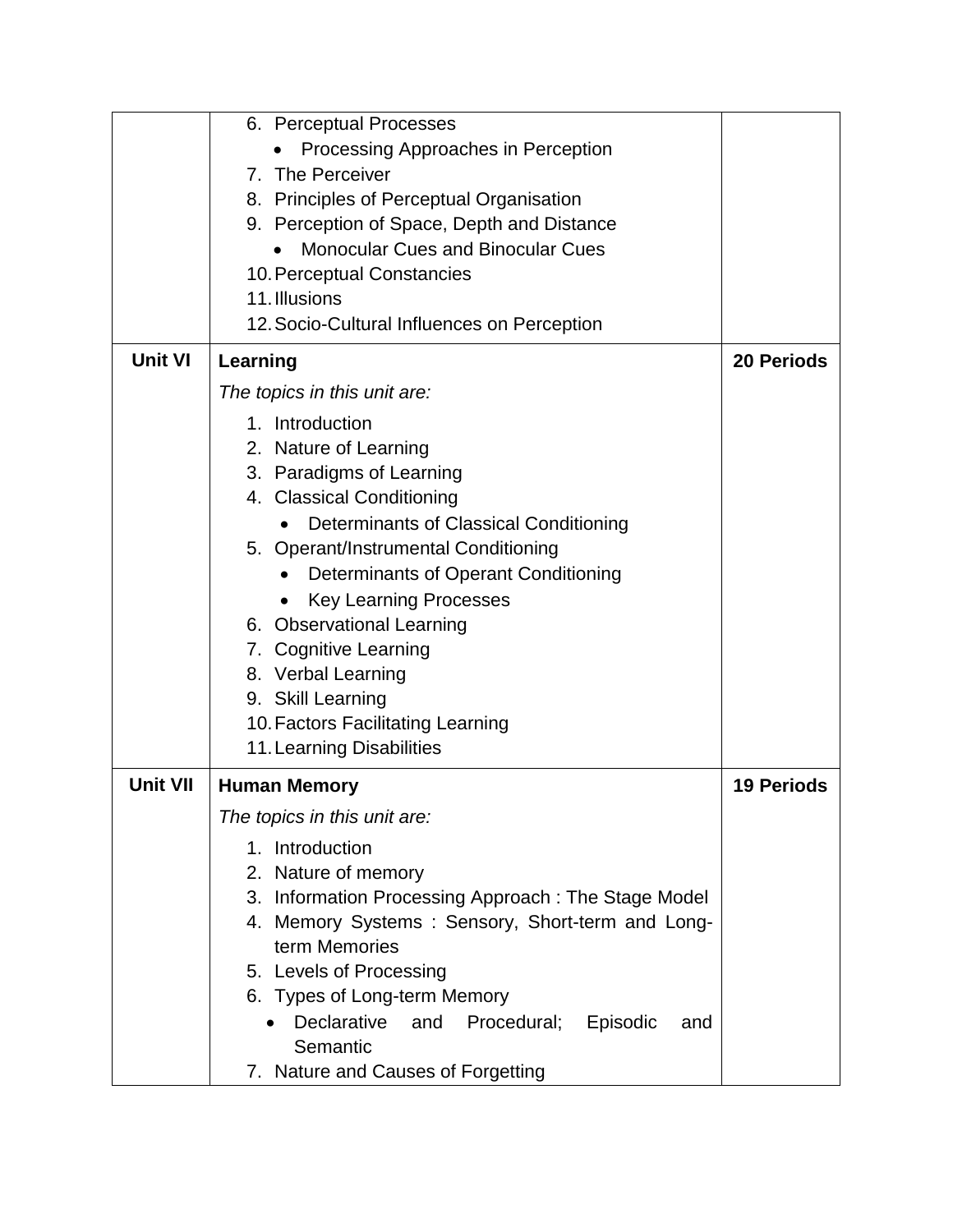|                                                                     | Forgetting due to Trace Decay, Interference and<br>$\bullet$           |                   |
|---------------------------------------------------------------------|------------------------------------------------------------------------|-------------------|
|                                                                     | <b>Retrieval Failure</b>                                               |                   |
|                                                                     | 8. Enhancing Memory                                                    |                   |
|                                                                     | Mnemonics using Images and Organisation<br>$\bullet$                   |                   |
| <b>Unit VIII</b>                                                    | <b>Thinking</b>                                                        | <b>14 Periods</b> |
|                                                                     | The topics in this unit are:                                           |                   |
|                                                                     | 1. Introduction                                                        |                   |
|                                                                     | 2. Nature of Thinking                                                  |                   |
|                                                                     | <b>Building Blocks of Thought</b>                                      |                   |
|                                                                     | 3. The Processes of Thinking                                           |                   |
|                                                                     | 4. Problem Solving                                                     |                   |
|                                                                     | 5. Reasoning                                                           |                   |
|                                                                     | 6. Decision-making                                                     |                   |
|                                                                     | 7. Nature and Process of Creative Thinking                             |                   |
|                                                                     | Nature of Creative Thinking<br>$\bullet$                               |                   |
|                                                                     | <b>Process of Creative Thinking</b><br>$\bullet$                       |                   |
|                                                                     | 8. Thought and Language                                                |                   |
|                                                                     | 9. Development of Language and Language Use                            |                   |
| Unit IX                                                             | <b>Motivation and Emotion</b>                                          | <b>14 Periods</b> |
|                                                                     | The topics in this unit are:                                           |                   |
|                                                                     | 1. Introduction                                                        |                   |
| 2. Nature of Motivation                                             |                                                                        |                   |
| 3. Types of Motives                                                 |                                                                        |                   |
|                                                                     | <b>Biological Motives</b>                                              |                   |
|                                                                     | <b>Psychosocial Motives</b>                                            |                   |
|                                                                     | 4. Maslow's Hierarchy of Needs                                         |                   |
|                                                                     | 5. Nature of Emotions                                                  |                   |
|                                                                     | 6. Expression of Emotions                                              |                   |
|                                                                     | <b>Culture and Emotional Expression</b>                                |                   |
|                                                                     | <b>Culture and Emotional Labelling</b>                                 |                   |
|                                                                     | 7. Managing Negative Emotions                                          |                   |
|                                                                     | 8. Enhancing Positive Emotions                                         |                   |
|                                                                     | Practical (Projects, experiments, small studies, etc.)<br>30 marks     | <b>60 Periods</b> |
| The students shall be required to undertake one project and conduct |                                                                        |                   |
| two experiments. The project would involve the use of different     |                                                                        |                   |
|                                                                     | methods of enquiry like observation, survey, interview, questionnaire, |                   |
|                                                                     | small studies related to the topics covered in the course (e.g. Human  |                   |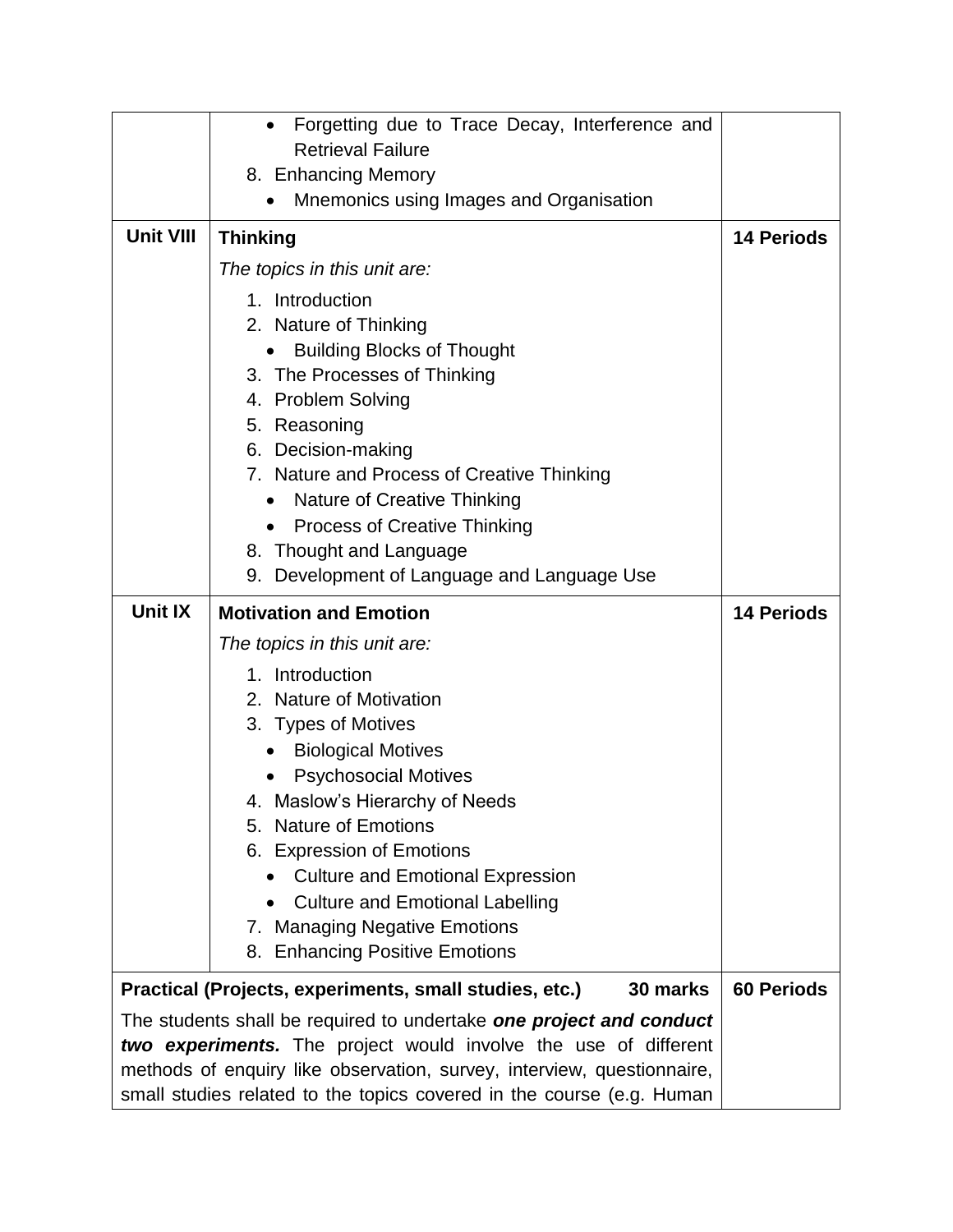| development, Learning, Memory, Motivation, Perception, Attention and<br>Thinking). Experiments could focus on cause-and-effect relationship. |          |  |
|----------------------------------------------------------------------------------------------------------------------------------------------|----------|--|
| <b>Practical Examination</b>                                                                                                                 |          |  |
| • Practical (Experiments) file                                                                                                               | 05 Marks |  |
| <b>Project File</b><br>$\bullet$                                                                                                             | 05 Marks |  |
| • Viva Voce (Project and experiments)                                                                                                        | 05 Marks |  |
| 15 Marks<br>One experiment (05 marks for conduct of<br>$\bullet$<br>experiment and 10 marks for reporting)                                   |          |  |
| 30 Marks<br>Total                                                                                                                            |          |  |

# **QUESTION PAPER DESIGN CLASS –XI (2022-23)**

# **I. Theory**

|                | Time: 3 Hours                                                                                                                                                                                                                                                                                                                                                                                                                                                                                                      | <b>Maximum Marks: 70</b> |           |
|----------------|--------------------------------------------------------------------------------------------------------------------------------------------------------------------------------------------------------------------------------------------------------------------------------------------------------------------------------------------------------------------------------------------------------------------------------------------------------------------------------------------------------------------|--------------------------|-----------|
| S.             | <b>Competencies</b>                                                                                                                                                                                                                                                                                                                                                                                                                                                                                                | <b>Total Marks</b>       | $\%$      |
| No.            |                                                                                                                                                                                                                                                                                                                                                                                                                                                                                                                    |                          | Weightage |
| 1              | <b>Remembering and Understanding: Exhibiting</b><br>memory of previously learned material by recalling<br>terms, basic concepts, and<br>facts,<br>answers;<br>Demonstrating understanding of facts and ideas by<br>organizing, comparing, translating, interpreting, giving<br>descriptions and stating main ideas                                                                                                                                                                                                 | 25                       | 35%       |
| $\overline{2}$ | <b>Applying:</b> Solving problems to new situations by<br>applying acquired knowledge, facts, techniques and<br>rules in a different way                                                                                                                                                                                                                                                                                                                                                                           | 31                       | 45%       |
| 3              | Formulating, Analysing, Evaluating<br>and<br><b>Creating:</b> Examining and breaking information into<br>parts by identifying motives or causes; Making<br>inferences and finding evidence to<br>support<br>generalizations; Presenting and defending opinions<br>by making judgments about information, validity of<br>ideas, or quality of work based on a set of criteria;<br>Compiling information together in a different way by<br>combining elements in a new pattern or proposing<br>alternative solutions | 14                       | 20%       |
|                | <b>Total</b>                                                                                                                                                                                                                                                                                                                                                                                                                                                                                                       | 70                       | 100%      |

## **II. Practical: 30 Marks**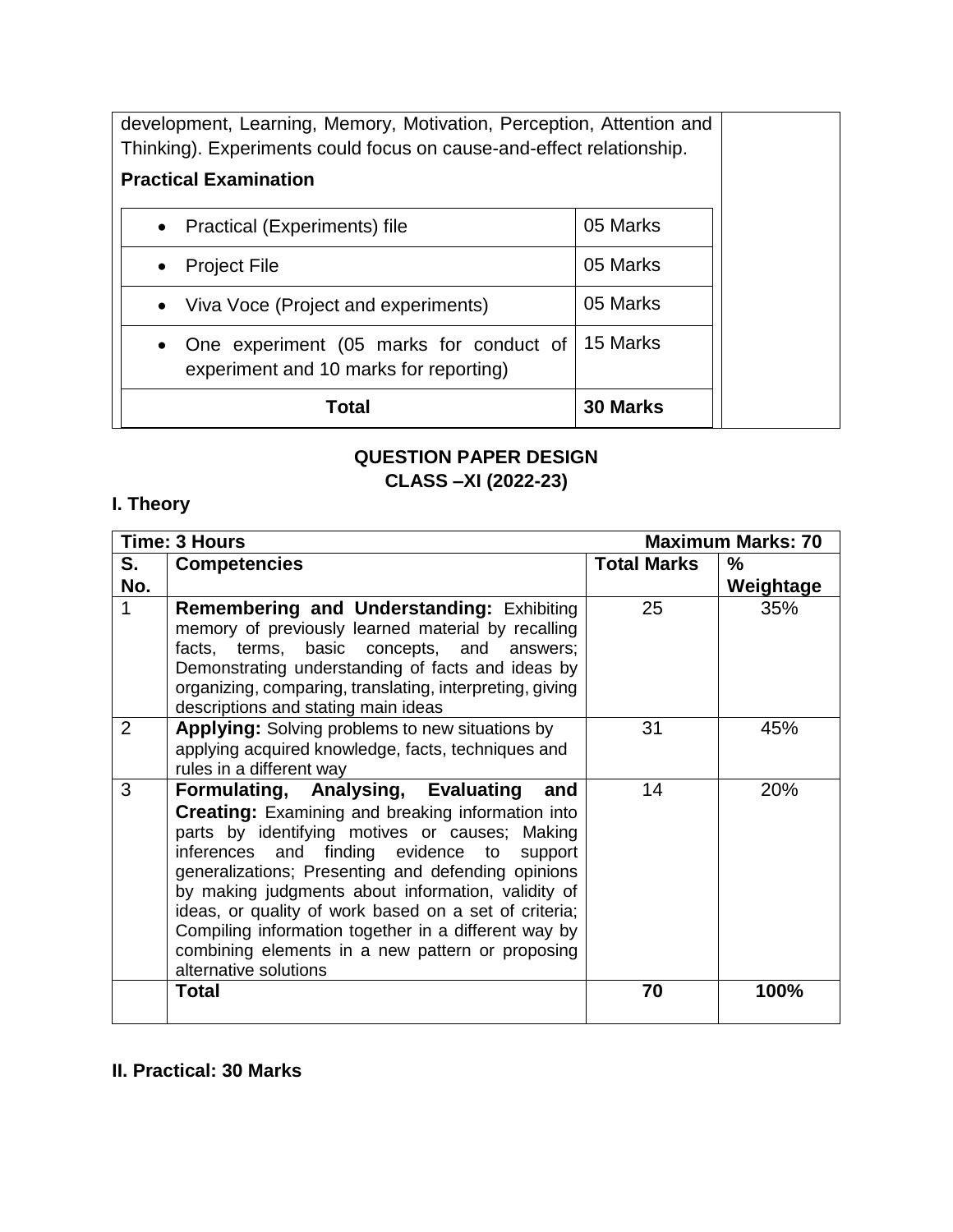## **COURSE STRUCTURE CLASS XII (2022-2023)**

| <b>Theory Paper</b> |                                        |                   | 3 Hours<br>Marks: 70 |
|---------------------|----------------------------------------|-------------------|----------------------|
| <b>Units</b>        | <b>Topics</b>                          | No. of<br>periods | <b>Marks</b>         |
|                     | Variations in Psychological Attributes | 30                | 13                   |
| Ш                   | Self and Personality                   | 32                | 13                   |
| Ш                   | <b>Meeting Life Challenges</b>         | 23                | 9                    |
| IV                  | <b>Psychological Disorders</b>         | 30                | 12                   |
| V                   | <b>Therapeutic Approaches</b>          | 25                | 9                    |
| VI                  | <b>Attitude and Social Cognition</b>   | 16                | 8                    |
| VII                 | Social Influence and Group Processes   | 14                | 6                    |
|                     | Total                                  | 170               | 70                   |

## **COURSE CONTENT**

| Unit I  | <b>Variations in Psychological Attributes</b>                                                                                                                                                                                                                                                                                                                                                                                                                                                                                                                     | <b>30 Periods</b> |
|---------|-------------------------------------------------------------------------------------------------------------------------------------------------------------------------------------------------------------------------------------------------------------------------------------------------------------------------------------------------------------------------------------------------------------------------------------------------------------------------------------------------------------------------------------------------------------------|-------------------|
|         | The topics in this unit are:                                                                                                                                                                                                                                                                                                                                                                                                                                                                                                                                      |                   |
|         | 1. Introduction<br>2. Individual Differences in Human Functioning<br>3. Assessment of Psychological Attributes<br>4. Intelligence<br>5. Psychometric Theories of Intelligence, Information<br>Processing Theory: Planning, Attention-arousal and<br>Simultaneous successive Model of Intelligence,<br>Triarchic Theory of Intelligence; Theory of Multiple<br>Intelligences.<br>6. Individual Differences in Intelligence<br>7. Culture and Intelligence<br>8. Emotional Intelligence<br>9. Special Abilities: Aptitude: Nature and Measurement<br>10. Creativity |                   |
| Unit II | <b>Self and Personality</b>                                                                                                                                                                                                                                                                                                                                                                                                                                                                                                                                       | <b>32 Periods</b> |
|         | The topics in this unit are:                                                                                                                                                                                                                                                                                                                                                                                                                                                                                                                                      |                   |
|         | 1. Introduction<br>2. Self and Personality<br>3. Concept of Self<br>4. Cognitive and Behavioural aspects of Self                                                                                                                                                                                                                                                                                                                                                                                                                                                  |                   |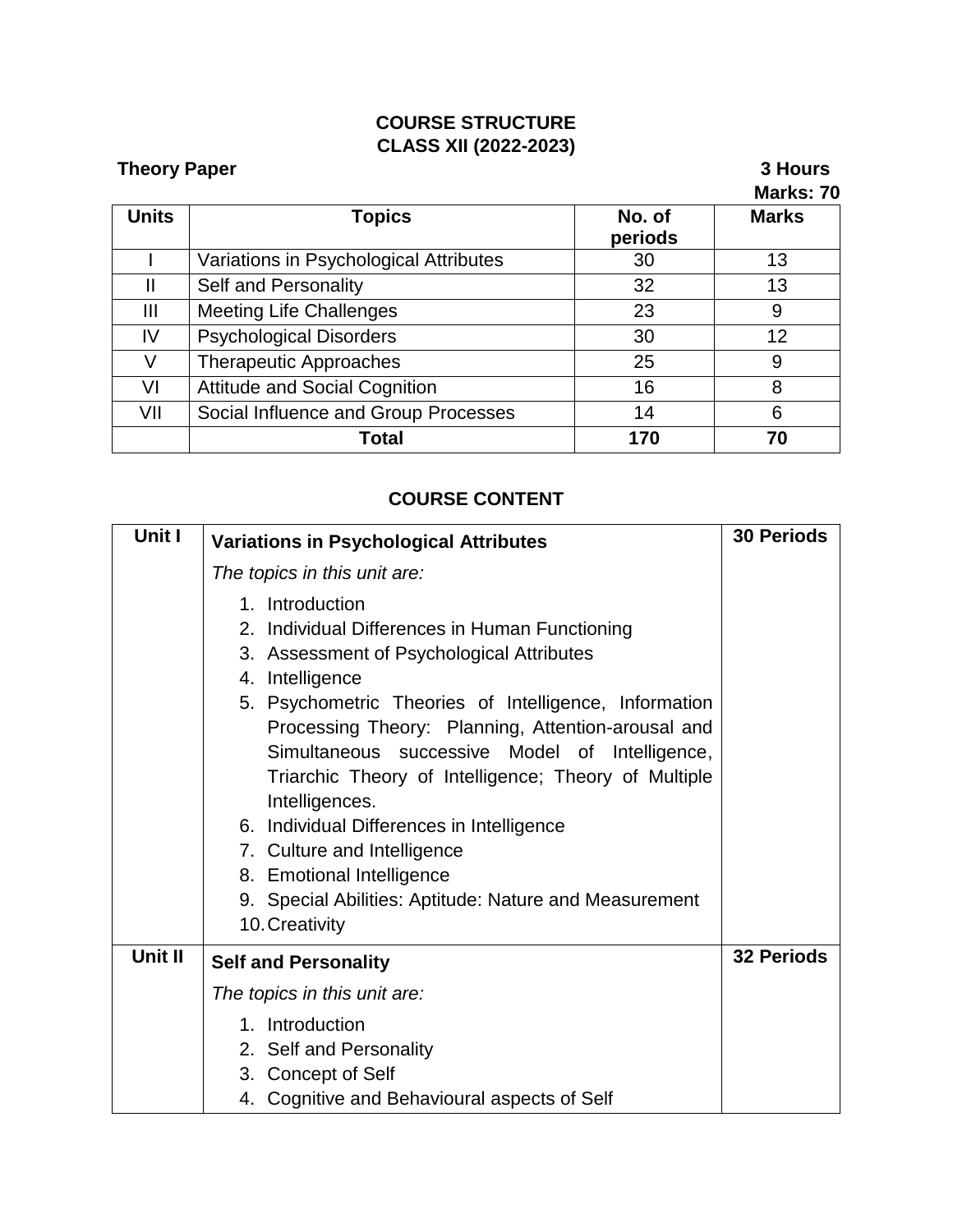|                | 5. Culture and Self                                    |                   |  |
|----------------|--------------------------------------------------------|-------------------|--|
|                | 6. Concept of Personality                              |                   |  |
|                | 7. Major Approaches to the Study of Personality        |                   |  |
|                | • Type Approaches                                      |                   |  |
|                | Trait Approaches<br>$\bullet$                          |                   |  |
|                | Psychodynamic Approach and Post Freudian<br>$\bullet$  |                   |  |
|                | Approaches                                             |                   |  |
|                | <b>Behavioural Approach</b>                            |                   |  |
|                | <b>Cultural Approach</b>                               |                   |  |
|                | Humanistic Approach                                    |                   |  |
|                | 8. Assessment of Personality                           |                   |  |
|                | <b>Self-report Measures</b><br>$\bullet$               |                   |  |
|                | Projective Techniques                                  |                   |  |
|                | <b>Behavioural Analysis</b><br>$\bullet$               |                   |  |
| Unit III       |                                                        | 23 periods        |  |
|                | <b>Meeting Life Challenges</b>                         |                   |  |
|                | The topics in this unit are:                           |                   |  |
|                | 1. Introduction                                        |                   |  |
|                | 2. Nature, Types and Sources of Stress                 |                   |  |
|                | 3. Effects of Stress on Psychological Functioning and  |                   |  |
|                | Health                                                 |                   |  |
|                | <b>Stress and Health</b>                               |                   |  |
|                | <b>General Adaptation Syndrome</b><br>$\bullet$        |                   |  |
|                | <b>Stress and Immune System</b>                        |                   |  |
|                | Lifestyle<br>$\bullet$                                 |                   |  |
|                | 4. Coping with Stress                                  |                   |  |
|                | <b>Stress Management Techniques</b>                    |                   |  |
|                | <b>Promoting Positive Health and Well-being</b><br>5.  |                   |  |
|                | <b>Life Skills</b>                                     |                   |  |
|                | <b>Positive Health</b>                                 |                   |  |
| <b>Unit IV</b> | <b>Psychological Disorders</b>                         | <b>30 Periods</b> |  |
|                | The topics in this unit are:                           |                   |  |
|                | 1. Introduction                                        |                   |  |
|                | 2. Concepts of Abnormality and Psychological Disorders |                   |  |
|                | <b>Historical Background</b>                           |                   |  |
|                | 3. Classification of Psychological Disorders           |                   |  |
|                | 4. Factors Underlying Abnormal Behaviour               |                   |  |
|                | 5. Major Psychological Disorders                       |                   |  |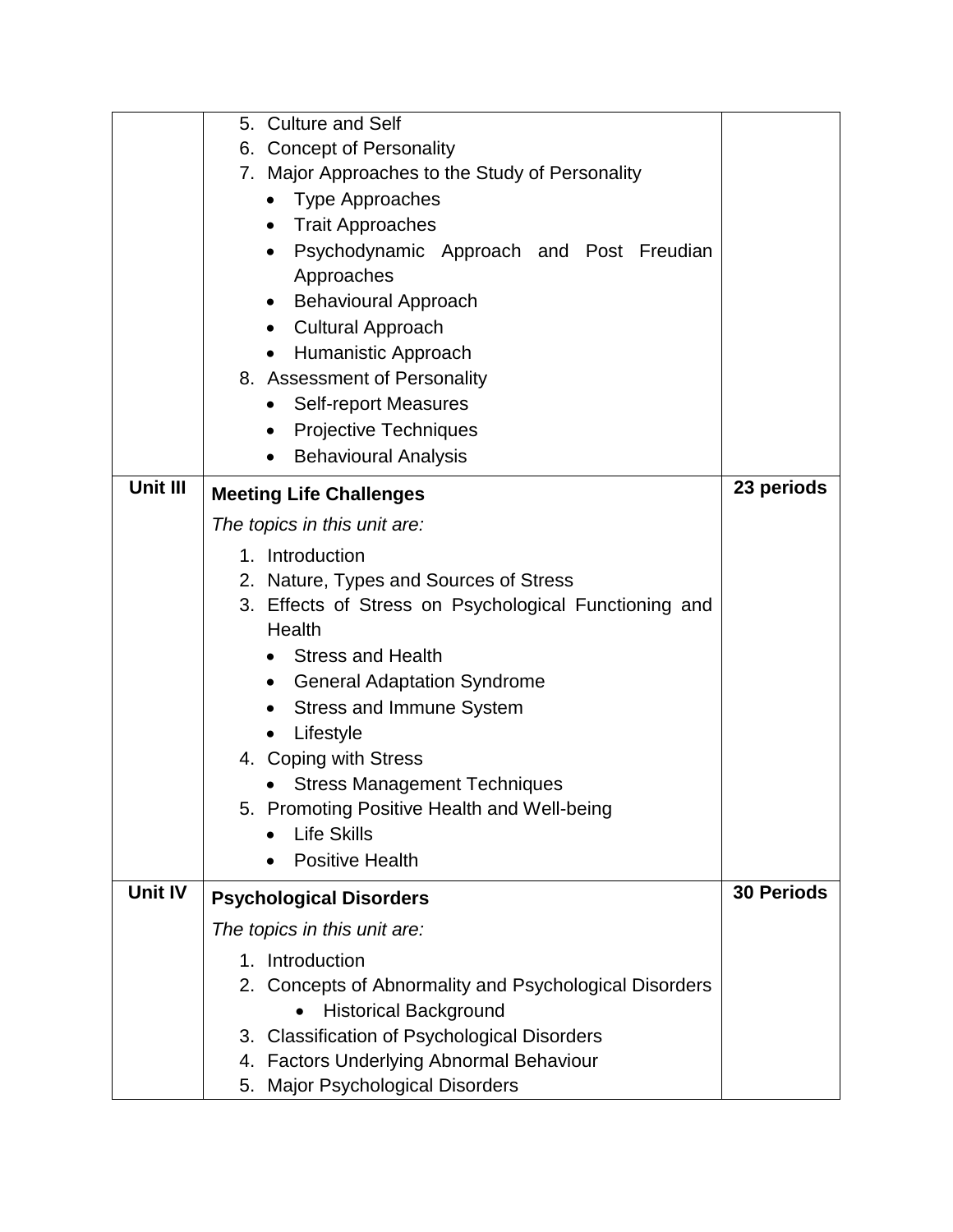|                | <b>Anxiety Disorders</b><br>$\bullet$                          |                   |
|----------------|----------------------------------------------------------------|-------------------|
|                | <b>Obsessive-Compulsive and Related Disorders</b>              |                   |
|                | <b>Trauma-and Stressor-Related Disorders</b>                   |                   |
|                | <b>Somatic Symptom and Related Disorders</b><br>$\bullet$      |                   |
|                | <b>Dissociative Disorders</b>                                  |                   |
|                | <b>Depressive Disorder</b>                                     |                   |
|                | <b>Bipolar and Related Disorders</b><br>٠                      |                   |
|                | Schizophrenia Spectrum and Other Psychotic                     |                   |
|                | <b>Disorders</b>                                               |                   |
|                | Neurodevelopmental Disorders                                   |                   |
|                | Disruptive, Impulse-Control and Conduct Disorders<br>$\bullet$ |                   |
|                | <b>Feeding and Eating Disorders</b><br>$\bullet$               |                   |
|                | <b>Substance Related and Addictive Disorders</b>               |                   |
| Unit V         | <b>Therapeutic Approaches</b>                                  | 25 Periods        |
|                | The topics in this unit are:                                   |                   |
|                | 1. Nature and Process of psychotherapy                         |                   |
|                | Therapeutic relationship                                       |                   |
|                | 2. Types of Therapies                                          |                   |
|                | <b>Behaviour Therapy</b>                                       |                   |
|                | <b>Cognitive Therapy</b><br>$\bullet$                          |                   |
|                | Humanistic-Existential Therapy                                 |                   |
|                | <b>Alternative Therapies</b><br>$\bullet$                      |                   |
|                | Factors contributing to healing in Psychotherapy<br>$\bullet$  |                   |
|                | Ethics in Psychotherapy<br>$\bullet$                           |                   |
|                | 3. Rehabilitation of the Mentally III                          |                   |
| <b>Unit VI</b> | <b>Attitude and Social Cognition</b>                           | <b>16 Periods</b> |
|                | The topics in this unit are:                                   |                   |
|                | 1. Introduction                                                |                   |
|                | 2. Explaining Social Behaviour                                 |                   |
|                | 3. Nature and Components of Attitudes                          |                   |
|                | 4. Attitude Formation and Change                               |                   |
|                | <b>Attitude Formation</b><br>$\bullet$                         |                   |
|                | <b>Attitude Change</b>                                         |                   |
|                | Attitude-Behaviour Relationship                                |                   |
|                | 5. Prejudice and Discrimination                                |                   |
|                | 6. Strategies for Handling Prejudice                           |                   |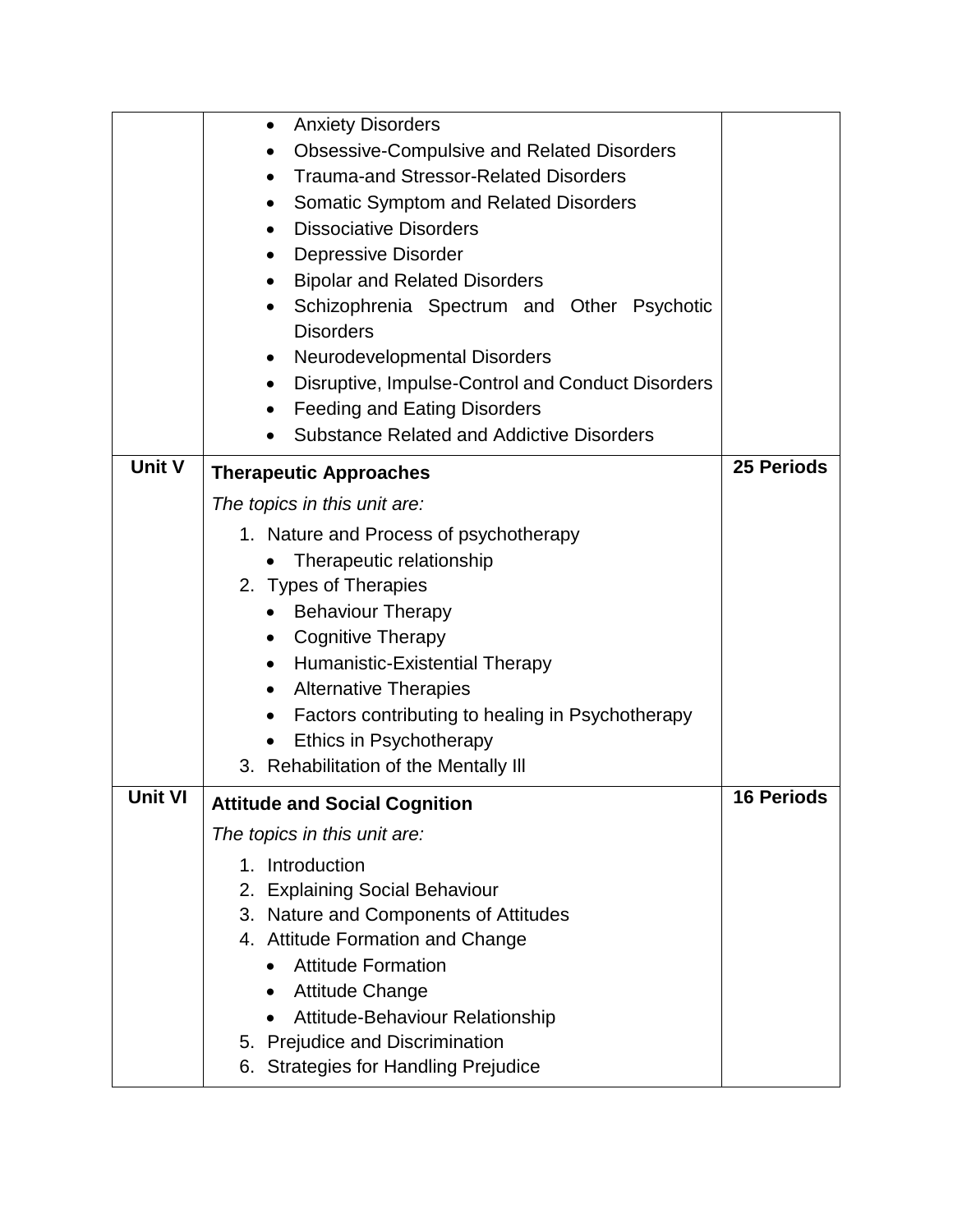| Unit VII                                                                                                                                                                                                                                                                                                                                                                                                                                                                                                  | <b>Social Influence and Group Processes</b>                                                                                                                                            |             | <b>14 Periods</b> |
|-----------------------------------------------------------------------------------------------------------------------------------------------------------------------------------------------------------------------------------------------------------------------------------------------------------------------------------------------------------------------------------------------------------------------------------------------------------------------------------------------------------|----------------------------------------------------------------------------------------------------------------------------------------------------------------------------------------|-------------|-------------------|
|                                                                                                                                                                                                                                                                                                                                                                                                                                                                                                           | The topics in this unit are:                                                                                                                                                           |             |                   |
|                                                                                                                                                                                                                                                                                                                                                                                                                                                                                                           | 1. Introduction<br>2. Nature and Formation of Groups<br>3. Type of Groups<br>4. Influence of Group on Individual Behaviour<br>Social Loafing<br><b>Group Polarisation</b><br>$\bullet$ |             |                   |
| <b>Practical</b>                                                                                                                                                                                                                                                                                                                                                                                                                                                                                          |                                                                                                                                                                                        | 30 Marks    | <b>60 Periods</b> |
| A. Development of case profile:<br>Using appropriate methods like interview, observation<br>&<br>psychological tests.<br>B. Test administration:<br>Students are required to administer and<br>interpret<br>five<br>psychological tests related to various psychological attributes like<br>intelligence, aptitude, attitude, personality, etc.<br>C. In the Practical examination, the student will be required to<br>administer and interpret two psychological tests.<br><b>Distribution of Marks:</b> |                                                                                                                                                                                        |             |                   |
|                                                                                                                                                                                                                                                                                                                                                                                                                                                                                                           | <b>Practical File and Case Profile</b>                                                                                                                                                 | 10 Marks    |                   |
| $\bullet$                                                                                                                                                                                                                                                                                                                                                                                                                                                                                                 | Viva Voce (Case Profile & Two Practicals)                                                                                                                                              | Marks<br>05 |                   |
|                                                                                                                                                                                                                                                                                                                                                                                                                                                                                                           | Two Practicals (5 marks for conduct of<br>practicals and 10 marks for reporting)                                                                                                       | 15 Marks    |                   |
|                                                                                                                                                                                                                                                                                                                                                                                                                                                                                                           | <b>Total</b>                                                                                                                                                                           | 30 Marks    |                   |